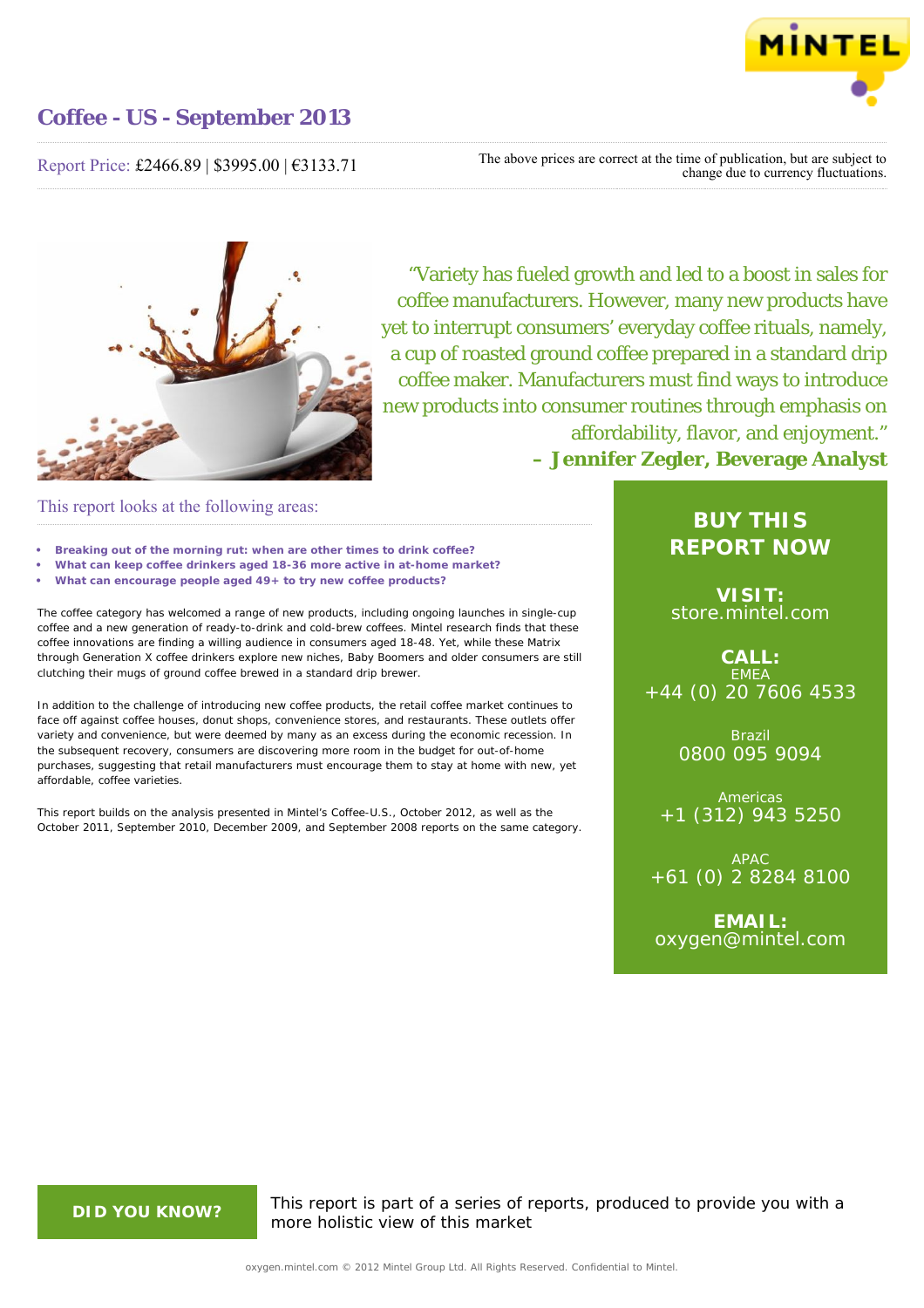

Report Price: £2466.89 | \$3995.00 | €3133.71

The above prices are correct at the time of publication, but are subject to change due to currency fluctuations.

## **Table of Contents**

| Scope and Themes                                                                                                                                                                          |  |
|-------------------------------------------------------------------------------------------------------------------------------------------------------------------------------------------|--|
| What you need to know                                                                                                                                                                     |  |
| Definition                                                                                                                                                                                |  |
| Data sources                                                                                                                                                                              |  |
| Sales data                                                                                                                                                                                |  |
| Consumer survey data                                                                                                                                                                      |  |
| Abbreviations and terms                                                                                                                                                                   |  |
| Abbreviations                                                                                                                                                                             |  |
| Terms                                                                                                                                                                                     |  |
| <b>Executive Summary</b>                                                                                                                                                                  |  |
| Overview                                                                                                                                                                                  |  |
| The market                                                                                                                                                                                |  |
| Consumers' desire for more, better coffee continues category's annual growth                                                                                                              |  |
| Figure 1: Total U.S. sales and fan chart forecast of coffee, at current prices, 2008-18                                                                                                   |  |
| Roasted coffee's dominance forecast to erode as more people opt for one cup at a time<br>Figure 2: Total U.S. retail sales and forecast of coffee, by segment, at current prices, 2008-18 |  |
| Key players                                                                                                                                                                               |  |
| Single-cup coffee, RTD companies offset declines from roasted, instant manufacturers                                                                                                      |  |
| The consumer                                                                                                                                                                              |  |
| Coffee fans apt to drink more coffee at home than away from home                                                                                                                          |  |
| Figure 3: Changes in personal consumption of coffee at home by out of home, July 2013                                                                                                     |  |
| Roasted coffee dominates daily coffee consumption, single-cup catching up                                                                                                                 |  |
| Figure 4: Personal consumption of top five coffee types consumed at least daily, July 2013                                                                                                |  |
| Brand, but also price, drive most retail coffee purchases among races and ethnicities                                                                                                     |  |
| Figure 5: Top five attributes influencing packaged coffee purchases, by race, July 2013                                                                                                   |  |
| Younger people less likely to be coffee dependent, most likely to cut back for health                                                                                                     |  |
| Figure 6: Attitudes and behaviors toward daily coffee consumption and caffeine content, by age, July 2013                                                                                 |  |
| What we think                                                                                                                                                                             |  |
| <b>Issues and Insights</b>                                                                                                                                                                |  |
| Breaking out of the morning rut: when are other times to drink coffee?                                                                                                                    |  |
| Insight: introduce new times to socialize, relax, and entertain with coffee                                                                                                               |  |
| What can keep coffee drinkers aged 18-36 more active in at-home market?                                                                                                                   |  |
| Insight: address out-of-home competition with affordable, great-tasting at-home coffee                                                                                                    |  |
| What can encourage people aged $49+$ to try new coffee products?                                                                                                                          |  |
| Insight: entice more traditional drinkers with innovations based on their favorites                                                                                                       |  |

## **Trend Applications**

# BUY THIS REPORT NOW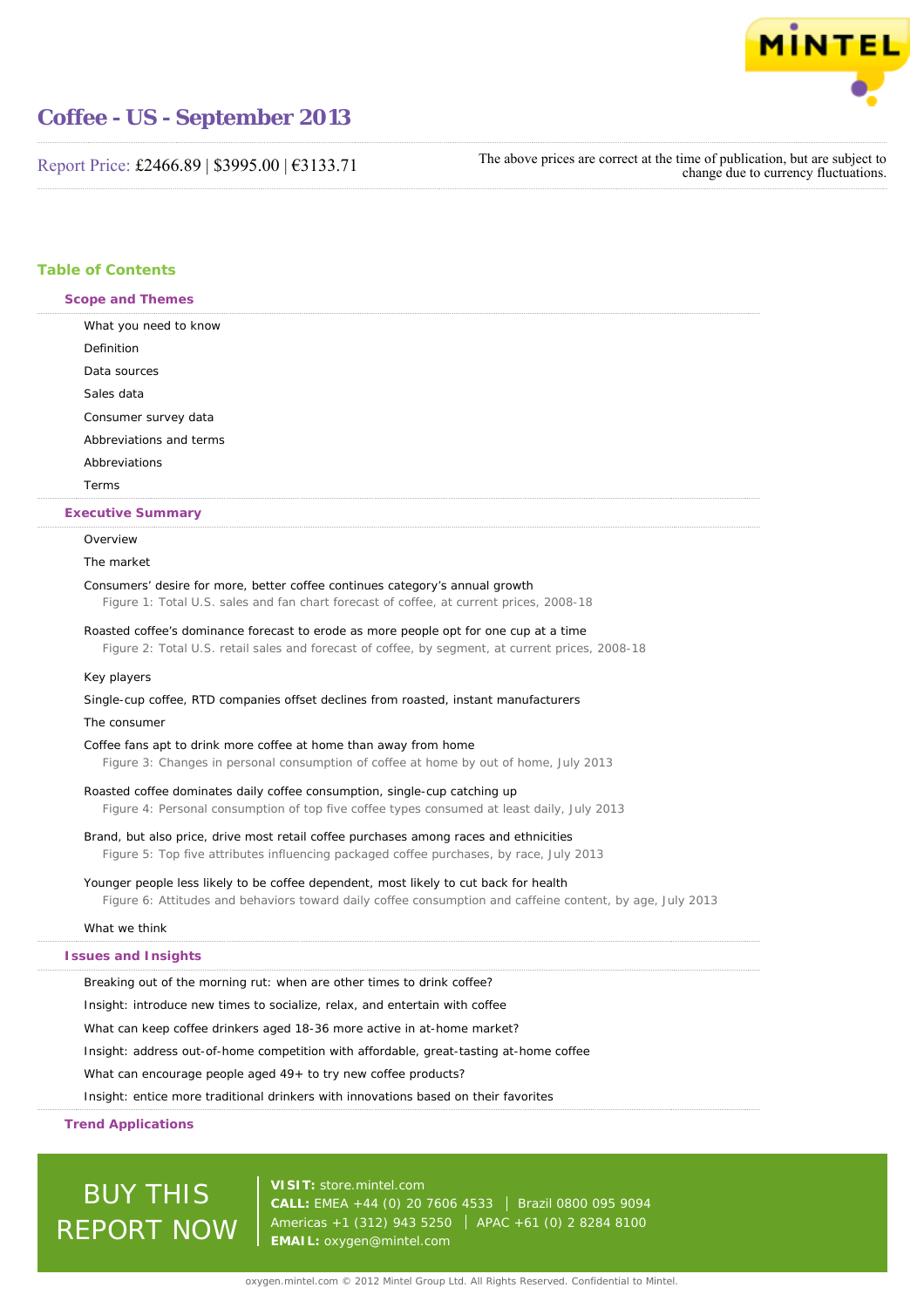

## Report Price: £2466.89 | \$3995.00 | €3133.71

The above prices are correct at the time of publication, but are subject to change due to currency fluctuations.

Trend: FSTR HYPR

Trend: Mood to Order

Mintel Futures: Human

#### **Market Size and Forecast**

#### Key points

#### Variety, specialization fuel category's annual growth trajectory

Figure 7: Total U.S. sales and forecast of coffee, at current prices, 2008-18

Figure 8: Total U.S. sales and forecast of coffee, at inflation-adjusted prices, 2008-18

#### Fan chart forecast

Figure 9: Total U.S. sales and fan chart forecast of coffee, at current prices, 2008-18

#### **Market Drivers**

#### Key points

#### Commodity prices of coffee supplies continue to decrease

Figure 10: Average monthly price for raw coffee supplies, January 2010-July 2013

Figure 11: Attitudes and behaviors toward coffee prices, by age, July 2013

#### Rising consumer confidence + falling prices = improved coffee budgets?

Figure 12: Changes in at-home personal coffee consumption, by age and household income, July 2013

Figure 13: Changes in out-of-home coffee consumption, by age and household income, July 2013

#### Consumption rate, population growth could lead to continued boom

Figure 14: Any personal consumption (net) of coffee segments, by race, July 2013

#### Younger consumers more willing to embrace new coffee formats

Figure 15: Any personal consumption (net) of coffee, by gender and age, July 2013

#### **Competitive Context**

## Key points

#### After a.m. hours, coffee faces competition from other food, drinks

Figure 16: Timing and choice of beverages and foods consumed for energy, May 2013

### Coffee houses, foodservice prove tempting to coffee drinkers

Figure 17: Changes in personal at-home coffee consumption of coffee, July 2013

Figure 18: Changes in personal out-of-home coffee consumption, by generations, July 2013

Figure 19: Consumption and frequency of out-of-home coffee purchases, July 2013

#### **Segment Performance**

#### Key points

#### Roasted coffee sees declines as single-cup, RTD segments grow

Figure 20: Total U.S. retail sales of coffee, at current prices, 2011 and 2013

#### Single-cup projected to close the gap with roasted coffee by 2018

Figure 21: Total U.S. retail sales and forecast of coffee, by segment, at current prices, 2008-18

Figure 22: Total U.S. retail sales and forecast single-cup coffee, at current prices, 2008-18

#### Ready-to-drink coffee on growth path following successful innovations

# **BUY THIS** REPORT NOW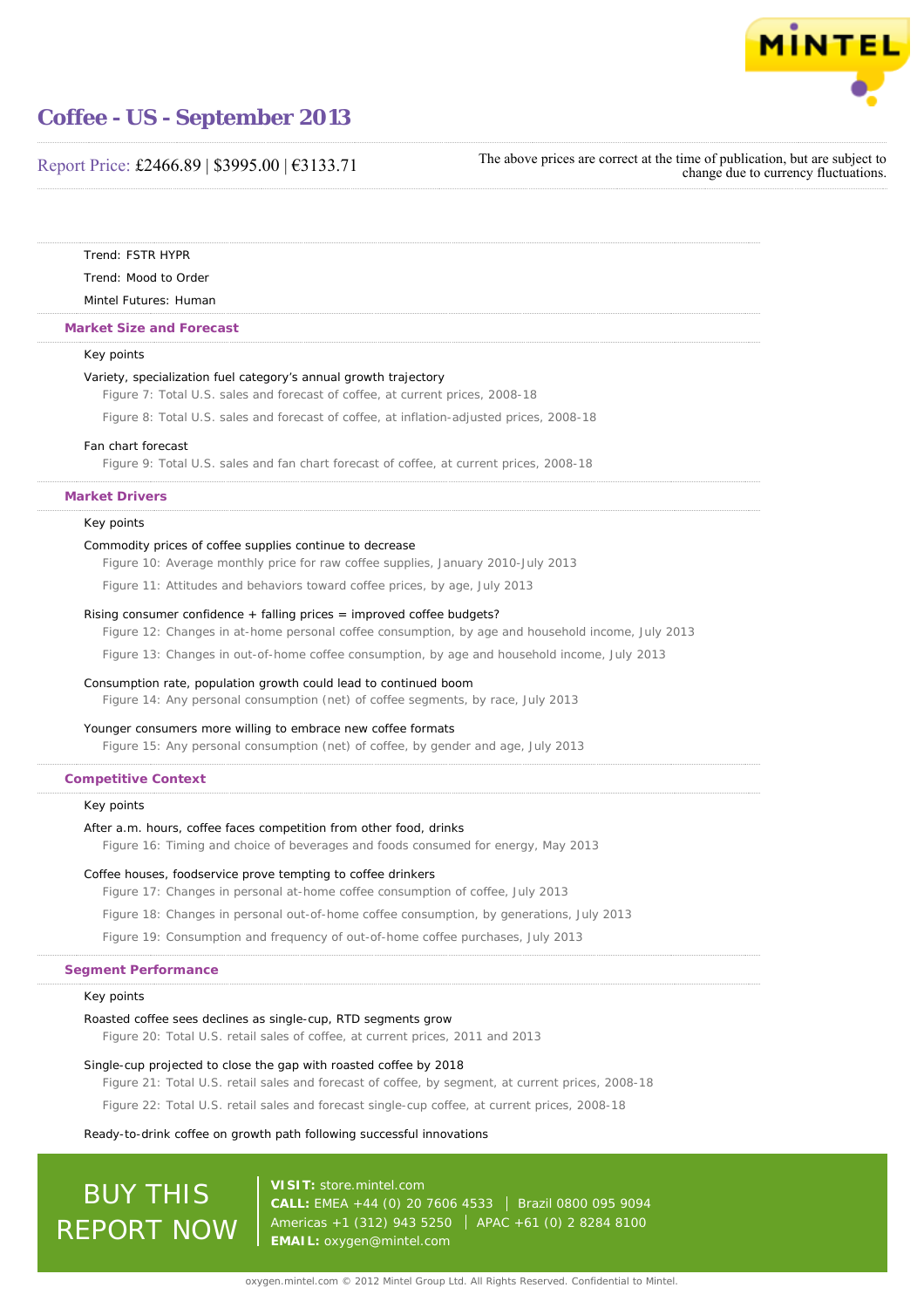

## Report Price: £2466.89 | \$3995.00 | €3133.71

The above prices are correct at the time of publication, but are subject to change due to currency fluctuations.

Figure 23: Total U.S. retail sales and forecast of ready-to-drink coffee, at current prices, 2008-18

#### **Retail Channels**

### Key points

Other retail channel, supermarkets nearly split share of coffee sales

Figure 24: Total U.S. retail sales and market share, by channel, at current prices, 2011 and 2013

Drug stores show the smallest share of coffee sales across retail channels Figure 25: Total U.S. retail sales of coffee, by channel, at current prices, 2008-13

#### Natural channel hosts growing range of specialized coffee products

Figure 26: Natural supermarket sales of coffee, at current prices, 2011-13\*

Packaged coffee dominates natural channel, RTD see growth

Figure 27: Natural supermarket sales of coffee, by segment, 2011 and 2013\*

## Natural channel brands of note

#### Organic, regular coffee see similar natural growth, organic leads

Figure 28: Natural supermarket sales of coffee, by organic status, 2010 and 2012\*

Lack of fair trade RTD, instant coffee brings down natural total

Figure 29: Natural supermarket sales of coffee, by fair trade status, 2011 and 2013\*

## **Leading Companies**

#### Key points

Single-cup's success, increasing interest in RTD fuel category growth Figure 30: MULO sales of coffee, by leading companies, rolling 52 weeks 2012 and 2013

Smucker's not resting on Folgers' success, adding new coffee products

Starbucks plays the field with products spanning all coffee segments

#### **Brand Share – Roasted Coffee**

Key points

#### Price adjustments cause segment, dominant brands to drop

Figure 31: MULO sales of roasted coffee, by leading companies, rolling 52 weeks 2012 and 2013

### Folgers the preferred coffee brand for nearly half of all consumers

Figure 32: Household use, ground/ whole bean brands, by race/ethnicity, January 2012-March 2013

#### Households that use espresso, cappuccino opt for Starbucks

Figure 33: Household usage of espresso/cappuccino, by brand, January 2012-March 2013

#### **Brand Share – Single-cup Coffee**

#### Key points

#### Green Mountain Coffee defends its lead in category it helped build

Figure 34: MULO sales of single-cup coffee, by leading companies, rolling 52 weeks 2012 and 2013

#### Variety appeals to single-cup owners, but how can they navigate options?

#### **Brand Share – Instant Coffee**

#### Key points

Instant segment falters as convenience takes other forms in coffee

# BUY THIS REPORT NOW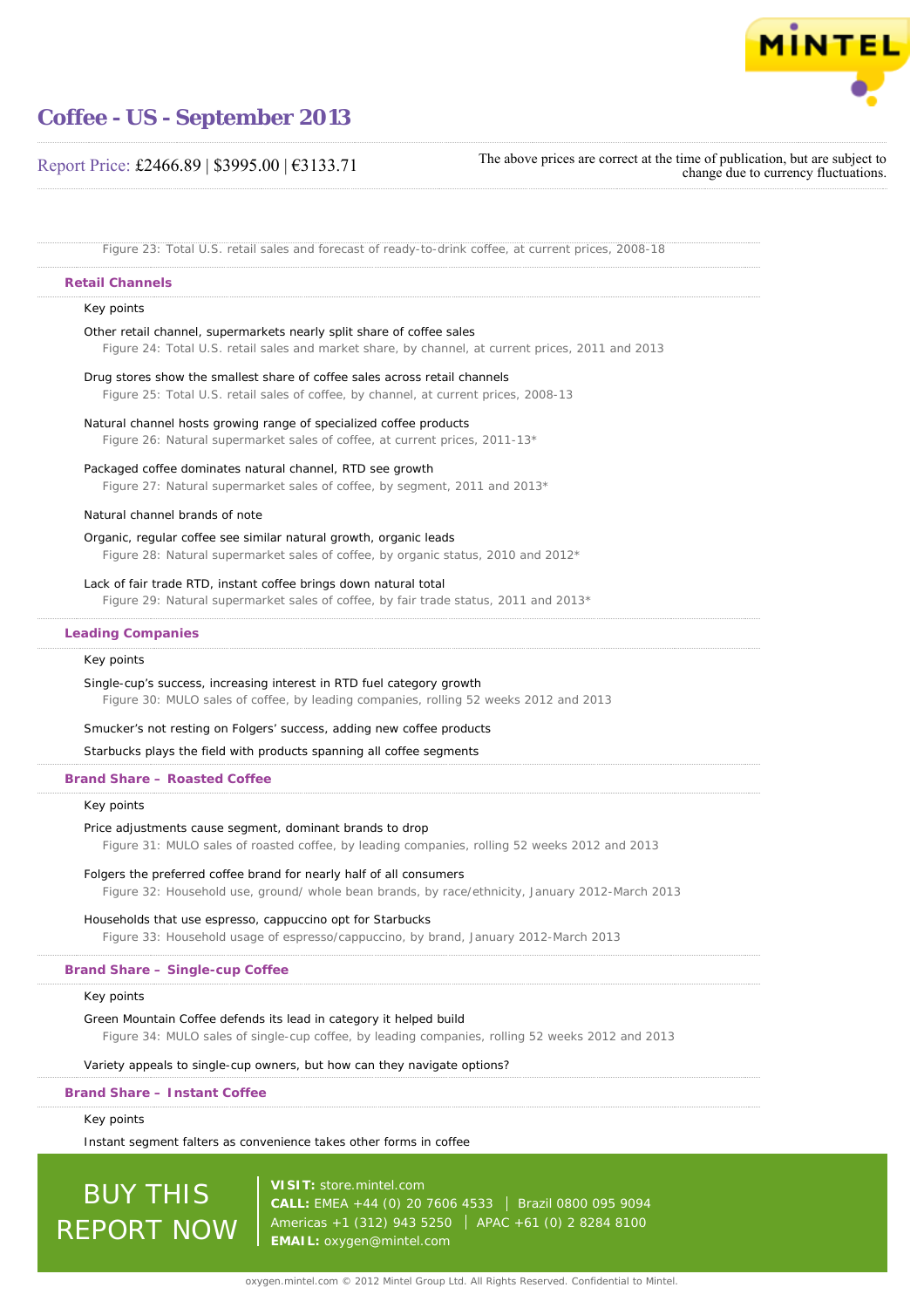

## Report Price: £2466.89 | \$3995.00 | €3133.71

The above prices are correct at the time of publication, but are subject to change due to currency fluctuations.

Figure 35: MULO sales of instant coffee, by leading companies, rolling 52 weeks 2012 and 2013

### Cold-brew coffee concentrates could enliven faltering segment

#### Flavored instant coffee should promote itself as an RTD alternative

Figure 36: Household usage of instant coffee, by type, by age, January 2012-March 2013

Figure 37: Household usage of instant coffee, by flavors, by age, January 2012-March 2013

Figure 38: Household usage, instant coffee, by flavors, by race/Hispanic origin, January 2012-March 2013

#### Multicultural consumers fuel instant, but are mixed on favorite brands

Figure 39: Household usage of instant coffee, by brand, by race/Hispanic origin, January 2012-March 2013

#### Maxwell House International faces competition from other brands

Figure 40: Household usage of instant flavored coffee mixes, by brand, January 2012-March 2013

Figure 41: Household volume usage of instant flavored coffee mixes, 2009-13

#### **Brand Share – Ready-to-drink Coffee**

#### Key points

#### New products brighten spotlight on RTD coffee options

Figure 42: MULO sales of ready-to-drink coffee by leading companies, rolling 52 weeks 2012 and 2013

Multiple-serving RTD coffee format grows with new additions

#### Companies ensure multiple-serving does not steal the spotlight

#### Starbucks Frappuccino dominates bottled, canned RTD preferences

Figure 43: Personal consumption of RTD coffee brands, by gender and age, January 2012-March 2013

### **Innovations and Innovators**

Brand loyalty keeps innovation focused on new varieties, range extensions

Figure 44: Coffee launches by product launch type, 2008-13\*

#### Dessert-inspired coffee flavors prove trend is not just for single-cup

Expanding beyond "sweet and creamy," RTD differentiates with sparkling

Coffees aim to do a body good with functional formulations

Global innovations offer inspiration for potential U.S. products

Origin

Sweet inspiration

#### Packaging

## **Marketing Strategies**

#### Theme – Variety

#### Folgers promotes the diversity of formats across its portfolio

Figure 45: Folgers, "Black Silk" print ad, June 2013

#### Theme – Convenience

International Delight builds on a successful debut with educational ads

Figure 46: International Delight Iced Coffee Light, print ad, May 2013

Figure 47: International Delight Iced Coffee, "Canyon Tours" ad, 2013

#### Nescafé promotes its presweetened 3-in-1 coffee with subtle humor

# BUY THIS REPORT NOW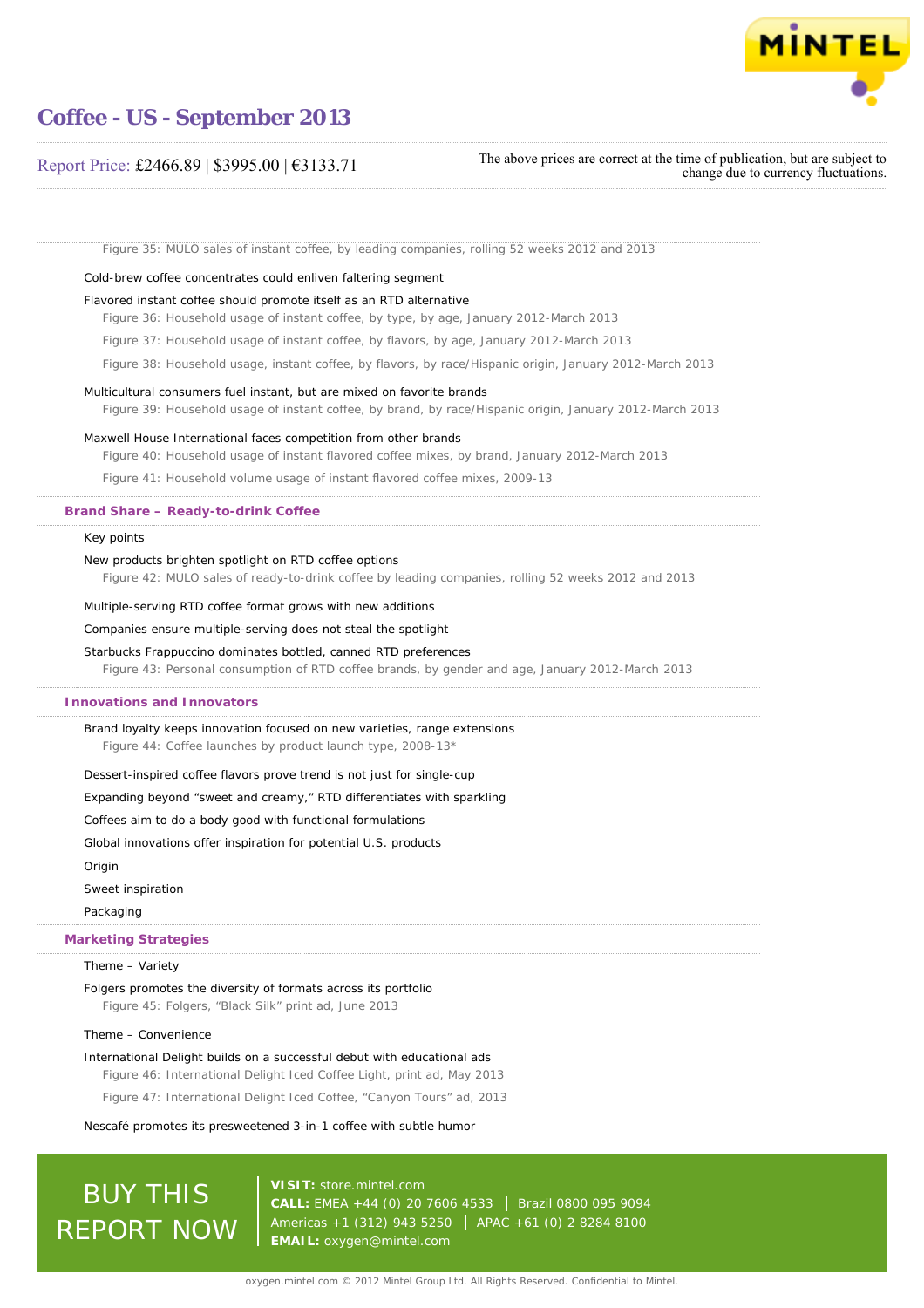

## Report Price: £2466.89 | \$3995.00 | €3133.71

The above prices are correct at the time of publication, but are subject to change due to currency fluctuations.

#### Theme – Quality

Gevalia switches gears from "cup of Johan" to taste test results

Figure 48: Gevalia, "Meet Johan" ad, 2013

## **Social Media**

## Key points

#### Key social media metrics

Figure 49: Key brand metrics, coffee brands, August 2013

#### Market overview

#### Brand usage and awareness

Figure 50: Usage and awareness of selected coffee brands, July 2013

#### Interaction with brands

Figure 51: Interaction with selected coffee brands, July 2013

## Online conversations

Figure 52: Online mentions, selected coffee brands, by week, Feb. 24, 2013-Aug. 25, 2013

#### Where are people talking about coffee brands?

Figure 53: Mentions by page type, selected coffee brands, Feb. 24, 2013-Aug. 25, 2013

#### What are people talking about?

Figure 54: Mentions by type of conversation, selected coffee brands, Feb. 24, 2013-Aug. 25, 2013

Figure 55: Major areas of discussion surrounding coffee brands, by week, Feb. 24, 2013-Aug. 25, 2013

Figure 56: Major areas of discussion of coffee brands, by page type, Feb. 24, 2013-Aug. 25, 2013

#### Brand analysis

### **Starbucks**

Figure 57: Starbucks key social media indicators, August 2013

#### Key online campaigns

What we think

#### International Delight

Figure 58: International Delight key social media indicators, August 2013

#### Key online campaigns

What we think

#### Dunkin' Donuts

Figure 59: Dunkin' Donuts key social media indicators, August 2013

#### Key online campaigns

#### What we think

#### Folgers

Figure 60: Folgers key social media indicators, August 2013

#### Key online campaigns

#### What we think

#### Nescafé

Figure 61: Nescafé key social media indicators, August 2013

# BUY THIS REPORT NOW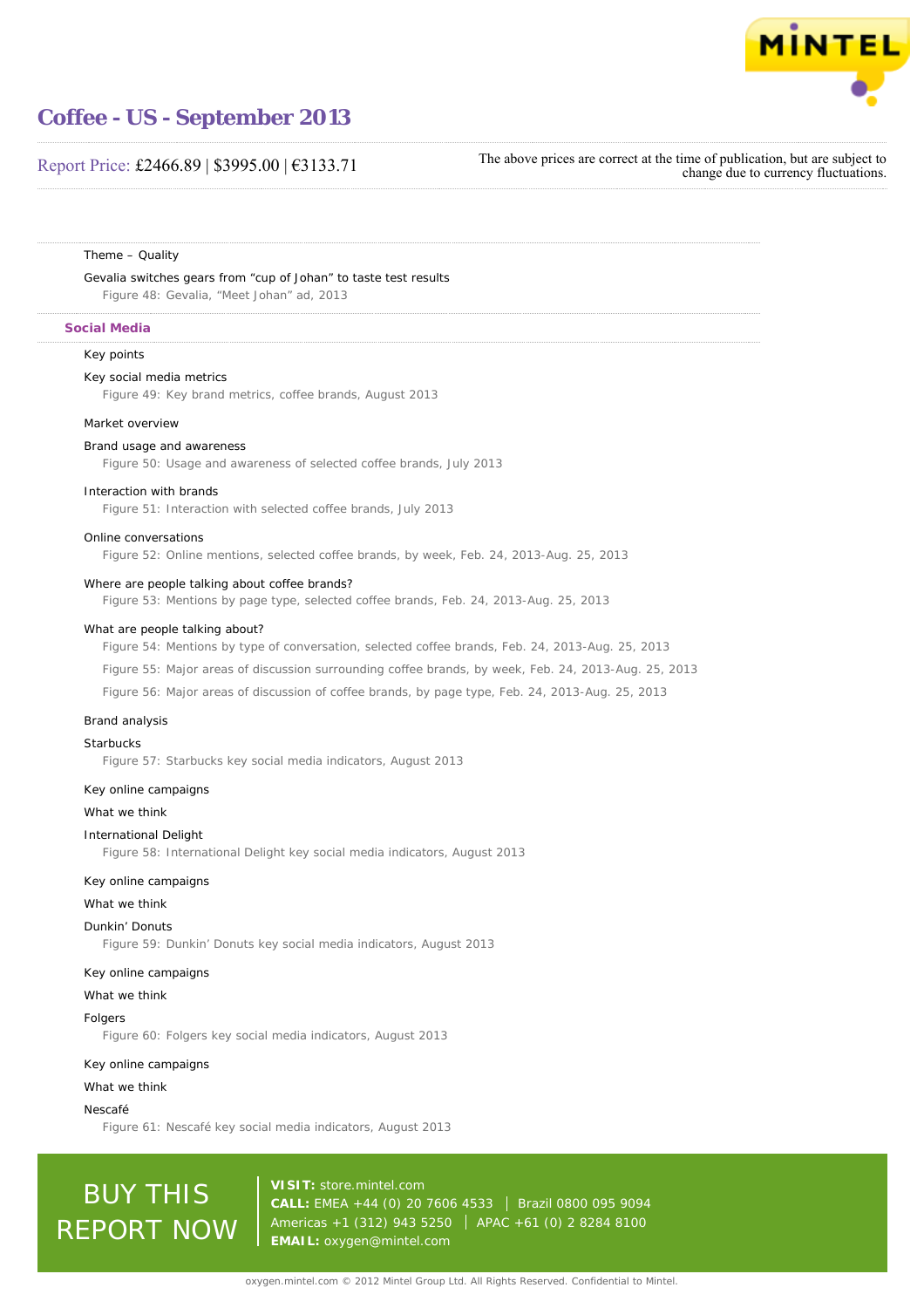

## Report Price: £2466.89 | \$3995.00 | €3133.71

The above prices are correct at the time of publication, but are subject to change due to currency fluctuations.

| Key online campaigns                                                                                                                                                                 |
|--------------------------------------------------------------------------------------------------------------------------------------------------------------------------------------|
| What we think                                                                                                                                                                        |
| Green Mountain Coffee                                                                                                                                                                |
| Figure 62: Green Mountain Coffee key social media indicators, August 2013                                                                                                            |
| Key online campaigns                                                                                                                                                                 |
| What we think                                                                                                                                                                        |
| The Consumer - Personal Consumption of Coffee                                                                                                                                        |
| Key points                                                                                                                                                                           |
| Younger drinkers increasing in-home consumption more than out-of-home<br>Figure 63: Changes in personal consumption of coffee made at home, by age, July 2013                        |
| Figure 64: Changes in personal consumption of coffee bought out of home, by age, July 2013                                                                                           |
| Economic rebound helps some, continues to hinder others                                                                                                                              |
| Figure 65: Changes in personal coffee consumption at home by away from home, July 2013                                                                                               |
| Roasted coffee, out-of-home hot coffee most likely to be consumed daily                                                                                                              |
| Figure 66: Any personal consumption of coffee, by frequency of consumption, July 2013                                                                                                |
| Variety embraced by younger consumers, those aged 68+ prefer traditional<br>Figure 67: Any personal consumption (net) of coffee, by generations, July 2013                           |
| New coffee products find traction among younger generations                                                                                                                          |
| Single-cup, out-of-home more likely among higher-income 18-34 year olds<br>Figure 68: Any personal consumption (net) of coffee, by age and household income, July 2013               |
| Roasted coffee has corner on budget-conscious coffee clutchers<br>Figure 69: Household use, ground/whole bean coffee, by household income, January 2012-March 2013                   |
| Figure 70: Household volume usage, ground/whole bean coffee, by age, January 2012-March 2013                                                                                         |
| The Consumer – Attributes and Attitudes toward Coffee                                                                                                                                |
| Key points                                                                                                                                                                           |
| Flavors, coffee house brands top purchase influencers for youngest buyers                                                                                                            |
| Figure 71: Attributes influencing packaged coffee purchases, by age, July 2013                                                                                                       |
| Low prices, brand recognition could encourage new product trial                                                                                                                      |
| Figure 72: Attitudes and behaviors toward new product trial, by age, July 2013                                                                                                       |
| Young drinkers support caffeine labeling, but less likely to need a daily cup<br>Figure 73: Attitudes and behaviors toward daily consumption and caffeine content, by age, July 2013 |
| Older coffee drinkers see no difference between name brands, store brands                                                                                                            |
| Figure 74: Attitudes and behaviors toward store brand and certified coffee, by age, July 2013                                                                                        |
| The Consumer – Brewer Ownership and Preferences                                                                                                                                      |
| Key points                                                                                                                                                                           |
| Standard drip brewer remains leading brewer choice across age, income                                                                                                                |
| Figure 75: Coffee brewer ownership, by generations, July 2013                                                                                                                        |
| Figure 76: Coffee brewer ownership, by household income, July 2013                                                                                                                   |

BUY THIS REPORT NOW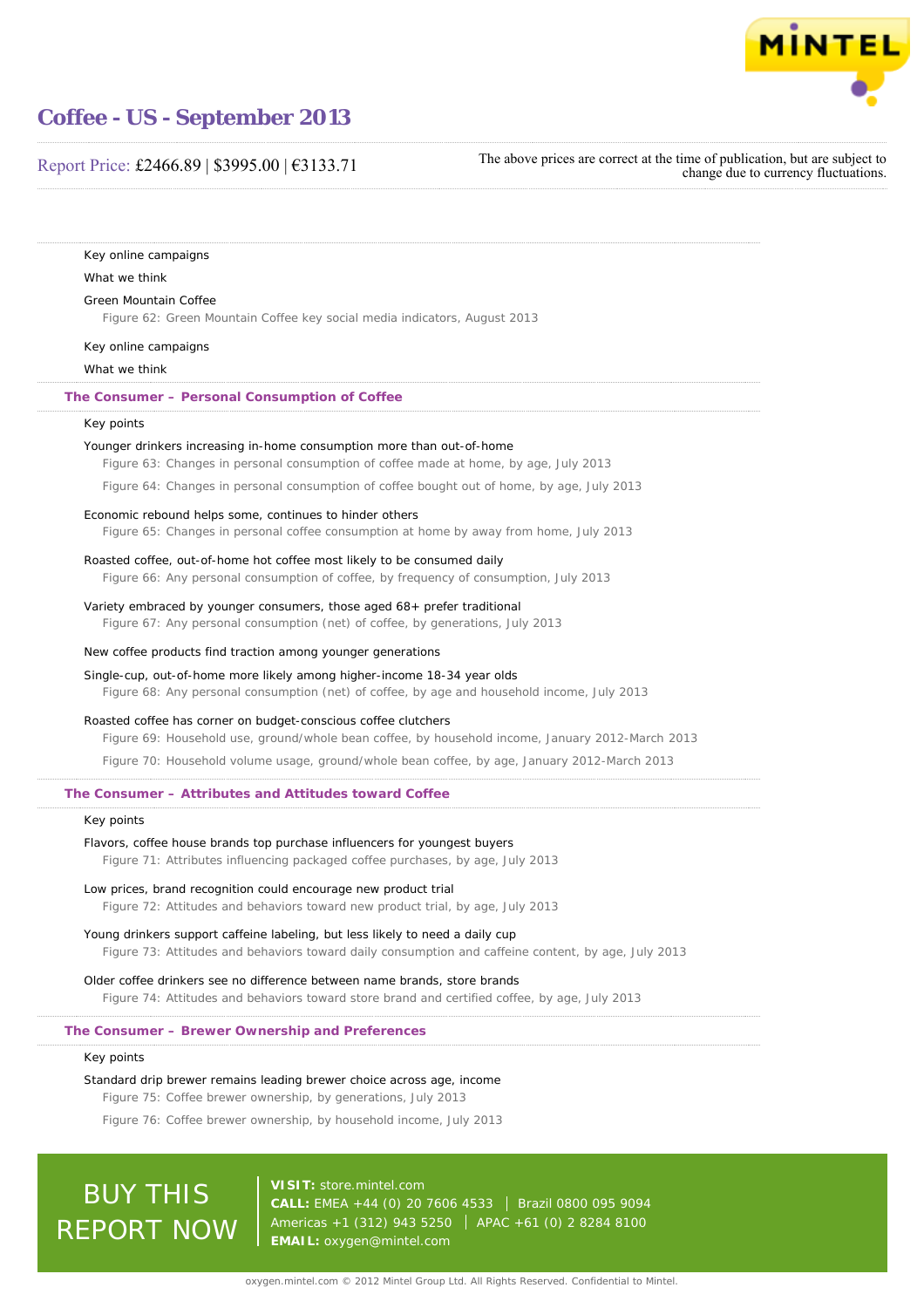

## Report Price: £2466.89 | \$3995.00 | €3133.71

The above prices are correct at the time of publication, but are subject to change due to currency fluctuations.

Households that have more than one brewer split between drip, single-cup Figure 77: Coffee brewer ownership, by frequency of use, July 2013

Coffee drinkers aged 68+ motivated by ease of use, quickness, taste

Figure 78: Reasons for using preferred coffee brewer, by generations, July 2013

Single-cup offers good value to some, quality could be an easy emphasis Figure 79: Attitudes and behaviors toward single-cup and out-of-home coffee, by age, July 2013

### **Race and Hispanic Origin**

#### Key points

#### Hispanics adding home consumption only slightly more than out-of-home

Figure 80: Changes in personal consumption of coffee made at home, by race, July 2013

Figure 81: Changes in personal consumption of coffee bought out of home, by race, July 2013

## Retail brands capture Hispanics, other race prefers coffee house brands

Figure 82: Attributes influencing packaged coffee purchases, by race, July 2013

#### Other race respondents most interested in new products, premium options

Figure 83: Attitudes and behaviors toward new products, by race, July 2013

Figure 84: Attitudes and behaviors toward consumption, caffeine, and certification, by race, July 2013

#### Young blacks, Hispanics of any age drink most instant coffee

Figure 85: Household volume usage of instant coffee, by race and age, January 2012-March 2013

Figure 86: Household volume use of instant flavored mixes, by race and age, January 2012-March 2013

Figure 87: Household instant coffee volume use, by Hispanic origin and age, January 2012-March 2013

### Single-cup brewers could appeal to black coffee drinkers

Figure 88: Coffee brewer ownership, by race, July 2013

## **Consumer Segmentation – Volume, Frequency Groups**

Figure 89: Coffee user groups, July 2013

Non-drinkers Opportunities

Low-volume coffee drinkers

**Opportunities** 

Medium-volume coffee drinkers

**Opportunities** 

High-volume coffee drinkers

#### Opportunities

#### Custom group tables

Figure 90: Personal consumption of coffee, by user groups, July 2013

- Figure 91: Changes in personal consumption of coffee made at home, by user groups, July 2013
- Figure 92: Changes in personal consumption of coffee bought out of home, by user groups, July 2013
- Figure 93: Attributes influencing packaged coffee purchases, by user groups, July 2013
- Figure 94: Attitudes and behaviors toward coffee, by user groups, July 2013
- Figure 95: Coffee brewer ownership, by user groups, July 2013

# BUY THIS REPORT NOW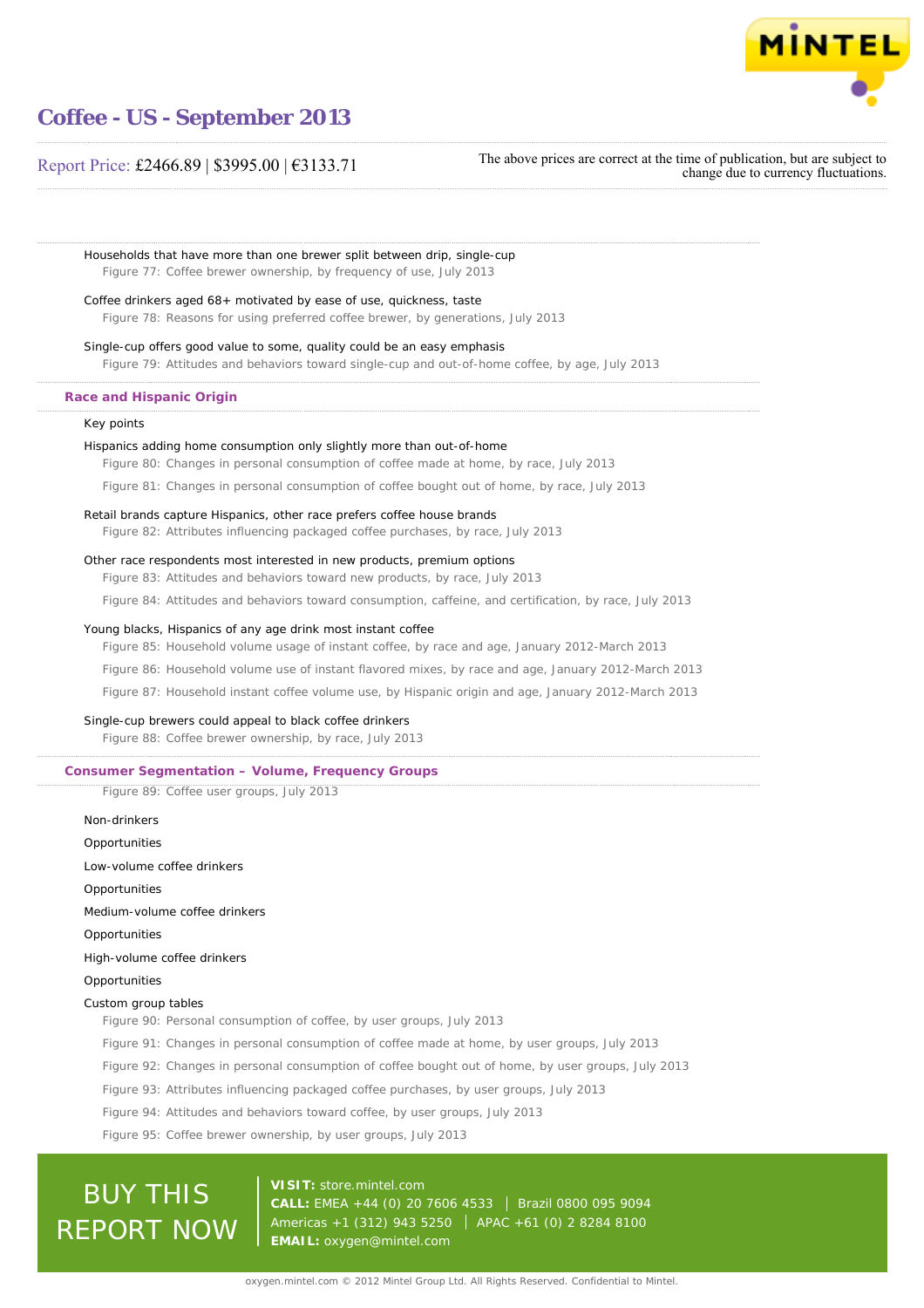

## Report Price: £2466.89 | \$3995.00 | €3133.71

The above prices are correct at the time of publication, but are subject to change due to currency fluctuations.

Figure 96: Reasons for using preferred coffee brewer, by user groups, July 2013

#### Custom user group demographics

Figure 97: Custom user group demographics, July 2013

## **Key Driver Analysis – Single-cup Coffee**

#### **Methodology**

#### Coffee house brands, quality important to young single-cup shoppers

Figure 98: Key drivers of personal consumption of single-cup coffee, July 2013

#### **Information Resources Inc. Builders Panel Data**

## Overview

#### Ground coffee

### Consumer insights on key purchase measures

#### Brand map

Figure 99: Brand map of ground caffeinated coffee buying rate, by household penetration,  $2012*$ 

#### Brand leader characteristics

#### Key purchase measures

Figure 100: Key purchase measures, top ground caffeinated coffee, by household penetration, 2012\*

#### Ground decaffeinated coffee

### Consumer insights on key purchase measures

#### Brand map

Figure 101: Brand map ground decaffeinated coffee, by household penetration, 2012\*

#### Brand leader characteristics

#### Key purchase measures

Figure 102: Key purchase measures, top ground decaffeinated brands, by household penetration, 2012\*

#### Instant coffee

#### Consumer insights on key purchase measures

#### Brand map

Figure 103: Brand map, instant caffeinated coffee buying rate, by household penetration,  $2012*$ 

#### Brand leader characteristics

#### Key purchase measures

Figure 104: Key purchase measures, top instant caffeinated brands, by household penetration,  $2012*$ 

#### Instant decaffeinated coffee

#### Consumer insights on key purchase measures

#### Brand map

Figure 105: Brand map, instant decaffeinated coffee buying rate, by household penetration, 2012\*

#### Brand leader characteristics

#### Key purchase measures

Figure 106: Key purchase measures, top instant decaffeinated brands, by household penetration, 2012\*

#### Single-cup coffee

#### Consumer insights on key purchase measures

# BUY THIS REPORT NOW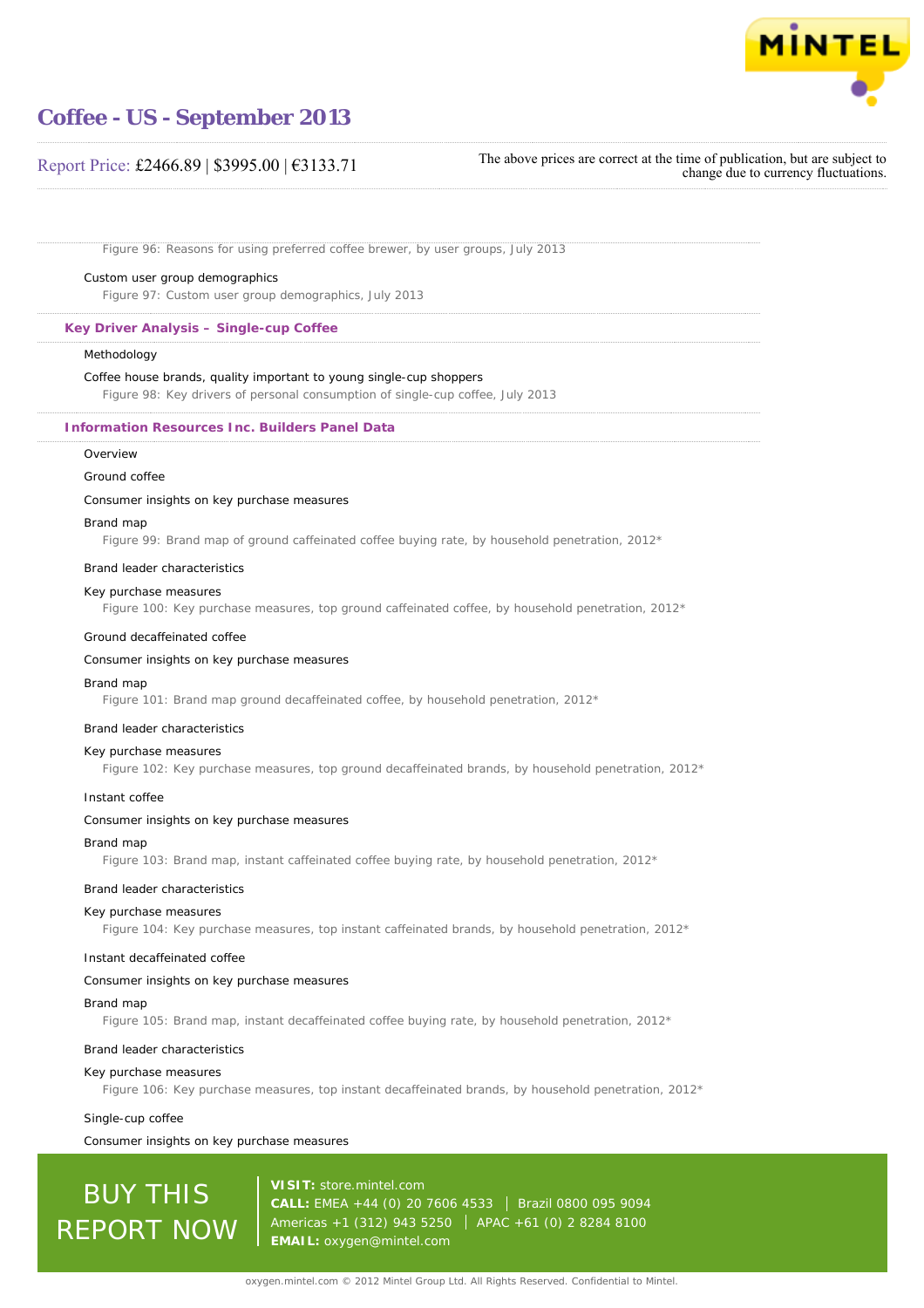

## Report Price: £2466.89 | \$3995.00 | €3133.71

The above prices are correct at the time of publication, but are subject to change due to currency fluctuations.

#### Brand map

Figure 107: Brand map, single-cup coffee buying rate, by household penetration, 2012\*

#### Brand leader characteristics

#### Key purchase measures

Figure 108: Key purchase measures, top brands of single-cup coffee, by household penetration, 2012\*

## **Appendix – Food and Beverage Market Drivers**

#### Consumer confidence

Figure 109: University of Michigan's index of consumer sentiment (ICS), 2007-13

#### Racial, ethnic population growth

Figure 110: U.S. population by race and Hispanic origin, 2008, 2013, and 2018

Figure 111: Households with children, by race and Hispanic origin of householder, 2012

#### Shifting U.S. demographics

Figure 112: U.S. population, by age, 2008-18

#### **Appendix – Other Useful Consumer Tables**

#### Segment performance

Figure 113: Total U.S. retail sales and forecast of roasted coffee, at current prices, 2008-18 Figure 114: Total U.S. retail sales and forecast of roasted coffee, at inflation-adjusted prices, 2008-18 Figure 115: Total U.S. retail sales and forecast of single-cup coffee, at inflation-adjusted prices, 2008-18 Figure 116: Total U.S. retail sales and forecast of instant coffee, at current prices, 2008-18 Figure 117: Total U.S. retail sales and forecast instant coffee, at inflation-adjusted prices, 2008-18 Figure 118: Total U.S. retail sales and forecast of RTD coffee, at inflation-adjusted prices, 2008-18

#### Retail channels

Figure 119: U.S. supermarket sales of coffee, at current prices, 2008-13

Figure 120: U.S. drug store sales of coffee, at current prices, 2008-13

Figure 121: U.S. sales of coffee, through other channels, at current prices, 2008-13

Figure 122: Natural supermarket sales of coffee at inflation-adjusted prices, 2011-13\*

#### Brand share – instant coffee

Figure 123: Household use, instant flavored mixes, by type, by age, January 2012-March 2013

Figure 124: Household usage of instant flavored coffee mixes, by flavor, January 2012-March 2013

#### Brand share – ready-to-drink coffee

Figure 125: Personal consumption, RTD coffee brands, by race/Hispanic origin, January 2012-March 2013

#### The consumer – personal consumption of coffee

Figure 126: Any personal consumption (net) of coffee, by marital/relationship status, July 2013

#### The consumer – attributes and attitudes toward coffee

Figure 127: Attitudes and behaviors toward coffee, by generations, July 2013

#### The consumer – brewer ownership and preferences

Figure 128: Coffee brewer ownership, by age and household income, July 2013

Figure 129: Reasons for using preferred coffee brewer, by gender and age, July 2013

#### Race and Hispanic origin

# BUY THIS REPORT NOW